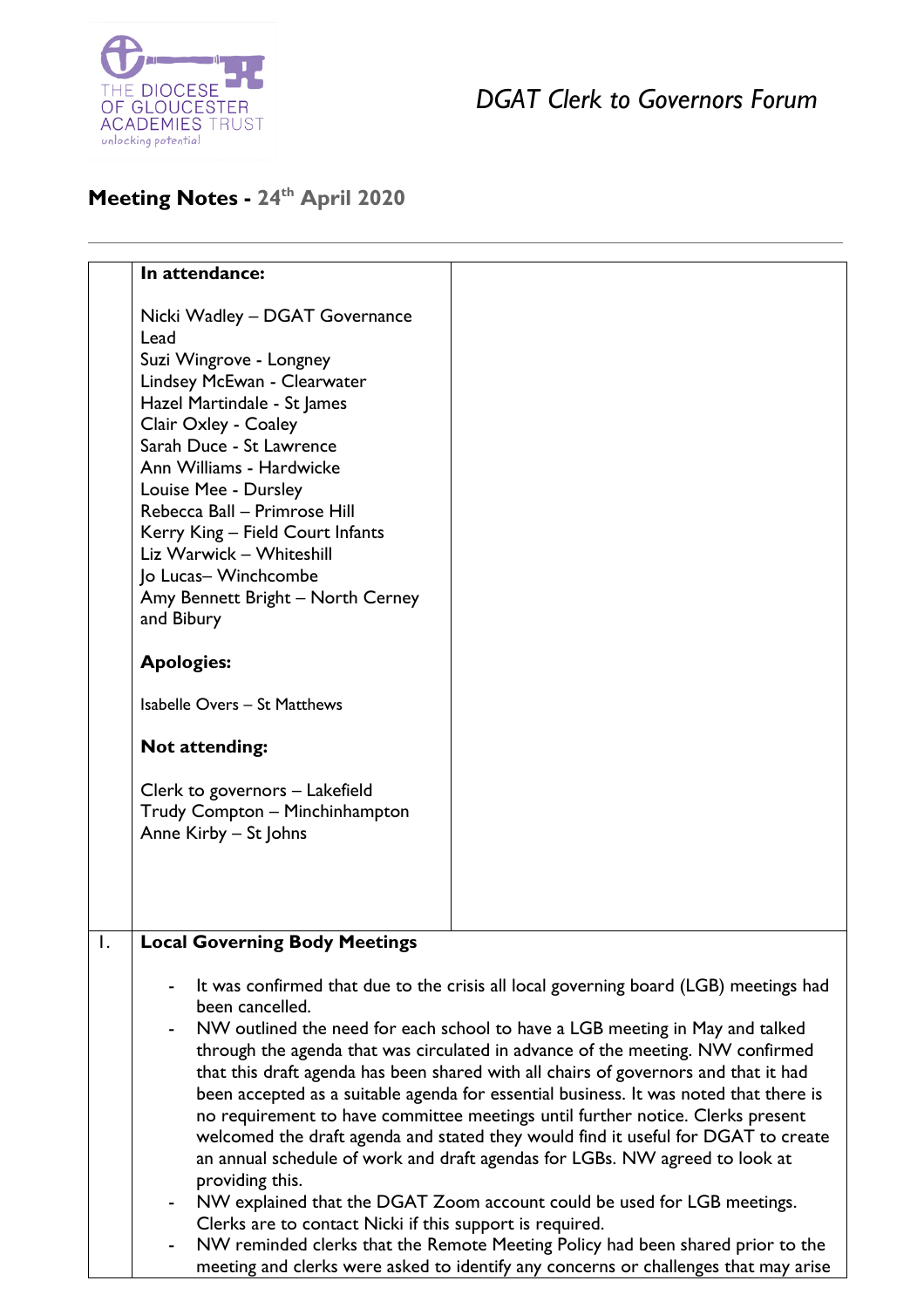|    | from holding remote meetings. NW confirmed that all chairs of governors have<br>received a copy of the policy.<br>NW confirmed that decisions should not be made via email.<br>$\qquad \qquad \blacksquare$<br>It was noted that during the current situation an appendix to the Safeguarding Policy<br>is required however it is regularly updated due to the changing guidance. The most<br>up-to-date version is circulated by Rachel Howie (RH) in the daily update to HTs.<br>Clerks were advised to ensure they note all policy updates within the minutes of<br>LGB meetings.<br>NW noted that all additional expenditure as a result of the crisis should be recorded<br>$\qquad \qquad \blacksquare$<br>clearly in LGB meeting minutes as it can be claimed back form the DfE.<br>NW noted that the DfE have made it clear that any complaints received should not<br>be dealt with until schools reopen fully.                                                                                                                        |  |
|----|-------------------------------------------------------------------------------------------------------------------------------------------------------------------------------------------------------------------------------------------------------------------------------------------------------------------------------------------------------------------------------------------------------------------------------------------------------------------------------------------------------------------------------------------------------------------------------------------------------------------------------------------------------------------------------------------------------------------------------------------------------------------------------------------------------------------------------------------------------------------------------------------------------------------------------------------------------------------------------------------------------------------------------------------------|--|
| 2. | <b>Foundation Governor Appointment process update</b>                                                                                                                                                                                                                                                                                                                                                                                                                                                                                                                                                                                                                                                                                                                                                                                                                                                                                                                                                                                           |  |
|    | For foundation governor re-appointment and appointments NW advised clerks to<br>$\overline{\phantom{0}}$<br>contact Linda Rolfe (LR) in the normal way. LR has adapted the process she has in<br>place to ensure these appointments and reappointments can continue during the<br>lockdown period. There is an updated foundation governor appointment process<br>reflecting this in the clerks' area of the DGAT website.                                                                                                                                                                                                                                                                                                                                                                                                                                                                                                                                                                                                                      |  |
| 3. | Elected and co-opted governor appointments                                                                                                                                                                                                                                                                                                                                                                                                                                                                                                                                                                                                                                                                                                                                                                                                                                                                                                                                                                                                      |  |
|    | NW explained the process for dealing with governors whose term of office was<br>$\overline{\phantom{a}}$<br>ending or due to end in the coming months. For any role that the LGB appoint e.g.<br>co-opted governors and Trust appointed foundation governors we recommend that<br>you identify any terms of office which are due to end between now and the<br>beginning of September and if all parties are willing re-appoint them at the next LGB<br>meeting.<br>NW shared that she had updated all appointment letters for local governors which<br>are all available on the DGAT website. NW explained that she had updated the<br>appointment process to enable clerks to issue appointment letters to co-opted local<br>governors and elected staff and parent governors. The DGAT appointment process<br>guidance has been updated to reflect this. Clerks who issue the appointment letter<br>must forward the appointment letter to NW within 14 days so that central records<br>can be updated. Clerks present welcomed this change. |  |
| 4. | Clerks forum update (22 <sup>nd</sup> June)                                                                                                                                                                                                                                                                                                                                                                                                                                                                                                                                                                                                                                                                                                                                                                                                                                                                                                                                                                                                     |  |
|    | It is anticipated that the clerk's forum will go ahead on $22^{nd}$ June but via a remote<br>$\qquad \qquad \blacksquare$<br>meeting platform. NW explained that the likely focus will be writing effective<br>minutes and recording confidential minutes. NW and Ellie Hully (EH) will be in<br>touch with further details.                                                                                                                                                                                                                                                                                                                                                                                                                                                                                                                                                                                                                                                                                                                    |  |
| 5. | <b>LGB</b> minutes                                                                                                                                                                                                                                                                                                                                                                                                                                                                                                                                                                                                                                                                                                                                                                                                                                                                                                                                                                                                                              |  |
|    | NW clarified that all agreed LGB minutes should now be sent to her for filing<br>centrally.                                                                                                                                                                                                                                                                                                                                                                                                                                                                                                                                                                                                                                                                                                                                                                                                                                                                                                                                                     |  |
| 6. | <b>Governance Briefing</b>                                                                                                                                                                                                                                                                                                                                                                                                                                                                                                                                                                                                                                                                                                                                                                                                                                                                                                                                                                                                                      |  |
|    | NW asked those clerks who hadn't received the DGAT Governance Briefing to<br>check their spam/junk folders. NW asked that clerks forward the briefing to all<br>members of the local governing board if the chair hasn't already done so. Clerks<br>commented on how useful the briefing was, particularly the information covered,<br>and links included for ease of access to further reading/information. The link to view<br>the briefing on-line is: https://mailchi.mp/d088177a9ad5/a-warm-welcome-to-the-<br>first-dgat-governance-briefing                                                                                                                                                                                                                                                                                                                                                                                                                                                                                              |  |